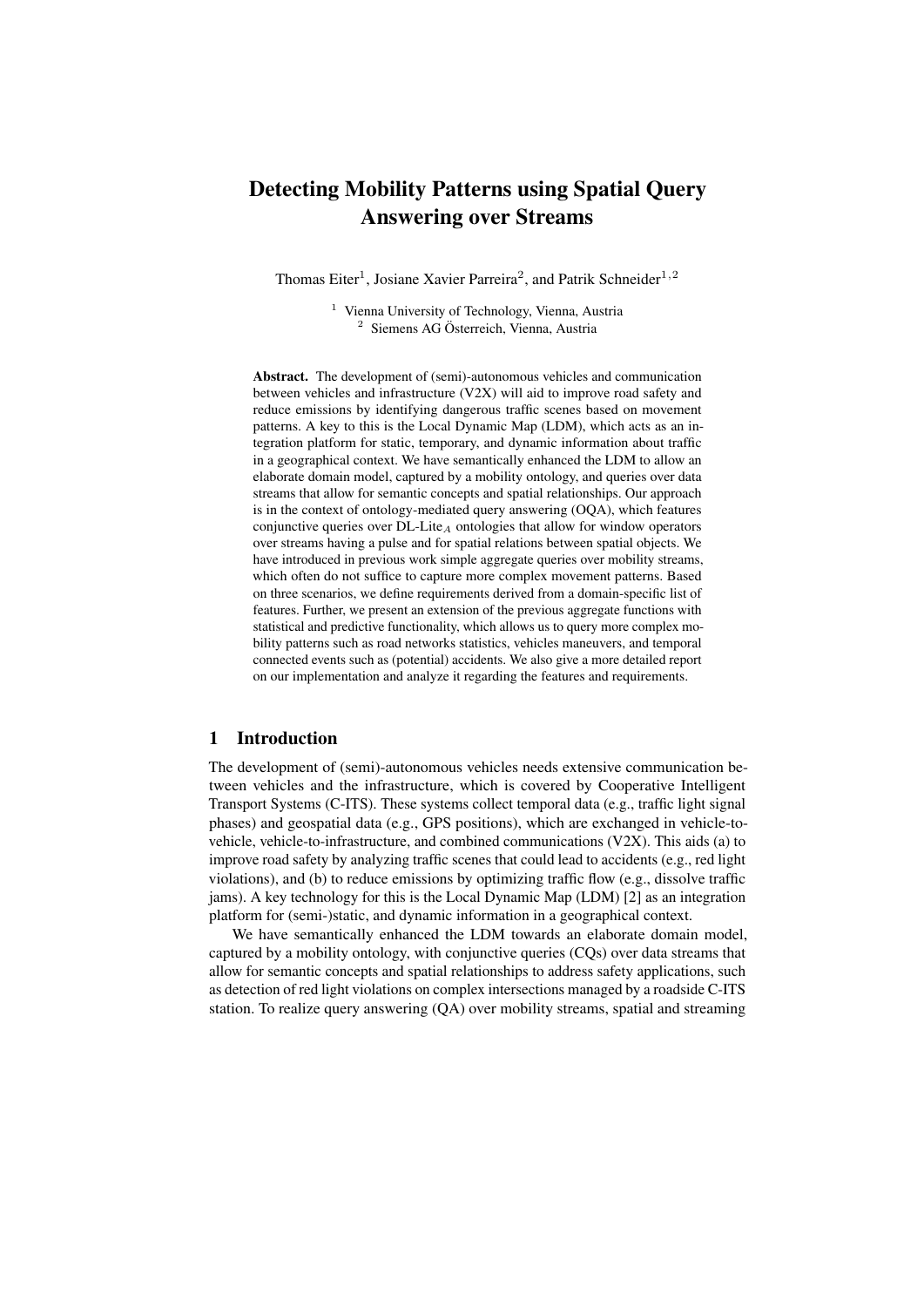data were lifted to ontology-mediated QA (OQA) with the ontology language DL-Lite<sub>A</sub>. However, for monitoring more complex actions such as vehicle maneuvers (e.g., overtaking), this query language is too limited and needs to be extended with temporal, statistical, and predictive functions. To this end, we start with the three important scenarios "intersection statistics", "mobility patterns", and "event detection" and derive requirements for a suitable query language, which are based on a domain-specific set of features. Our contributions are briefly summarized as follows:

- we define our desired scenarios, features, and requirements (Section 2);
- we outline the field of V2X integration using LDMs and provide details on our LDM ontology that incorporates the features/requirements (Section 3);
- we present our current data model, query language, and outline the evaluation techniques with extensions regarding the features/requirements (Section 4);
- we give a detailed description of our query platform and analyze it regarding the implemented features and requirements (Section 5).
- In Section 6, we discuss related work and conclude with ongoing and future work.

### 2 Scenarios, Features, and Requirements

In this section, we give three application scenarios that are used to define the features and derived the requirements. All scenarios are related to roadside C-ITS stations deployed on either a single road intersection or a network of intersections. The C-ITS stations receive any V2X message and can send signal phases and a local intersection topology messages, to inform other participants on its current state. The other participants such as vehicles (or pedestrians) might share their states such as their current speed, acceleration, and position using V2X messages or an IoT-based protocol (e.g., ZigBee, Bluetooth, or  $Z-W$ ave).<sup>3</sup> Furthermore, the C-ITS could have access to auxiliary streams providingnews, public transport, and weather data.

S1: Intersection and Network Statistics. The focus of this scenario is on the collection of statistical data concerning stops, throughput, traffic distribution, or types of participants by aggregating the streaming data on specific intersections. Regarding this scenario, we have identified the following use cases and measurements:

- 1. *Object level*: for a single vehicle, the average speed, acceleration, number of stops, or on a sensor level average temperature or rainfall could be calculated ;
- 2. *Road/Lane level*: on the road/lane level, important measures could be the average throughput, waiting time, the amount of stops, but also traffic light related measurements such as the average signal phase length;
- 3. *Intersection level*: on this level, besides calculating a summary of road/lane level indicators, matrices regarding transfers (e.g. how many cars head straight on), modality, and type mix (e.g. relation between public/private transport, or car/truck) could be determined;
- 4. *Network level*: on the network level, intersections are represented by nodes connected by roads. In this setting, we could calculate summary of each intersections, but also transfer times and traffic flow between intersections could be calculated.

 $3$  http://www.zigbee.org/, https://www.bluetooth.com/, or http://www.z-wave.com/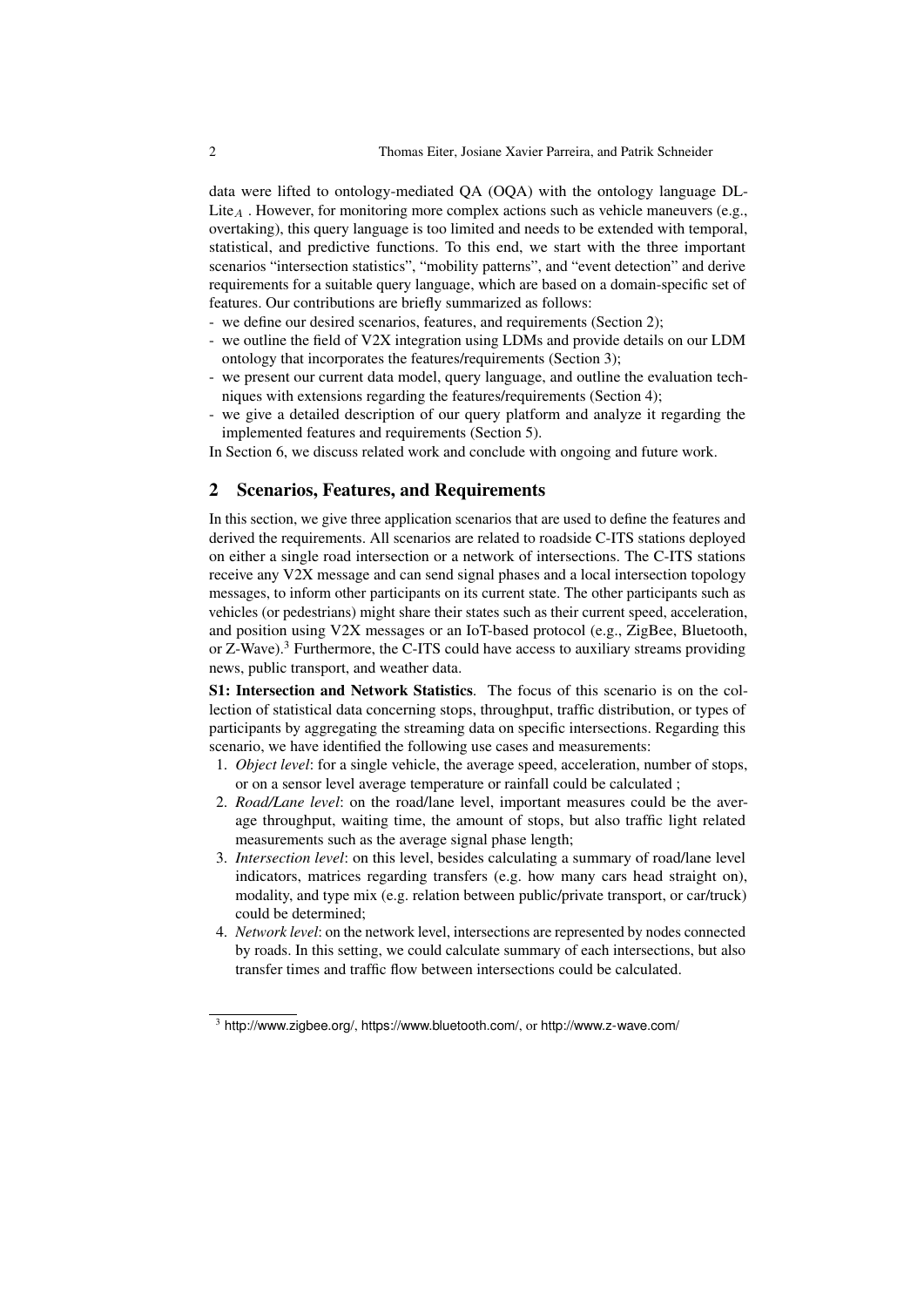S2: Vehicle Maneuvers. This scenario is concerned with the detection of maneuvers performed by a single car or a group of cars. The detection of maneuvers can be used for statistics (e.g., number of cars turning left), or as a basic pattern for event detection as defined below (e.g., crossing a double line). The following maneuvers could be extracted from the trajectories of vehicles:

- 1. *Slow down/speed up*: the detection of these maneuvers could be done by aggregating the acceleration;
- 2. *Drive straight on, turn left, turn right*: for the detection of turns, the geometry of a vehicle trajectory could be matched to geometries representing all types of turns.
- 3. *Stop, load/unload, park*: to determine whether a car has stopped is straightforward, but distinguishing the reason for the stop needs contextual information such as the location of the stop, e.g., parking;
- 4. *Lane change*: this maneuver requires the combination of trajectory-based geometries and spatial relations that are evaluated w.r.t. the trajectories;
- 5. *Overtake*: this maneuver is an extension of a "change lane", but needs additionally trajectory predictions.

Note that the calculation of the trajectory needs a preprocessing step of correcting frequent GPS errors in position data.

S3: Event Detection. An important C-ITS application is "road safety" [2], which can be enabled by event detection. It is the most complex scenario, since it requires the combination of statistical measurements, vehicle maneuvers, and temporal relations that are evaluated over a longer period. The following events could be detected:

- 1. *Red-light violation*: as shown in [18], this event can be detected by checking the spatial intersection of lanes changing to a red phase, the vehicle's speed and current trajectory. This could be enhanced by predicting possible trajectories;
- 2. *Obstructed view*: this event concerns dangerous situation on intersections where two vehicles have no visual contact because of an obscured view due to buildings or trees. The overlap of the possible trajectories for the two vehicles has be checked, and the information (by tagging) that the intersection might have obscured view situations (based on historic data on accidents) has to be taken into account;
- 3. *Vehicle breakdown/accident*: this event is based on a "stop" maneuver, where we identify vehicles that are not moving and are inside a dangerous area of an intersection. This event can be extended for the case where several vehicles are involved;
- 4. *Traffic rule violations*: traffic rule violations cover a wide range of events. For instance, speeding or red-light violations, but also crossing double lines or forbidden overtaking could be detected for enforcement;
- 5. *Traffic congestions*: this is the most complex event, as short and long term observations must be combined. Queuing cars could indicate a congestions and be detected by checking the "stop" maneuvers of several vehicles that are behind each other, but not stopped by a longer red light phase.

Features and Requirements. The eight resp. nine central requirements, e.g., volume, velocity, variety, incompleteness, complex domain models, etc. identified by [35] resp. [13] for stream reasoning systems are not discussed here, but should hold for mobility stream systems as well. In this paper, we only focus on domain specific features that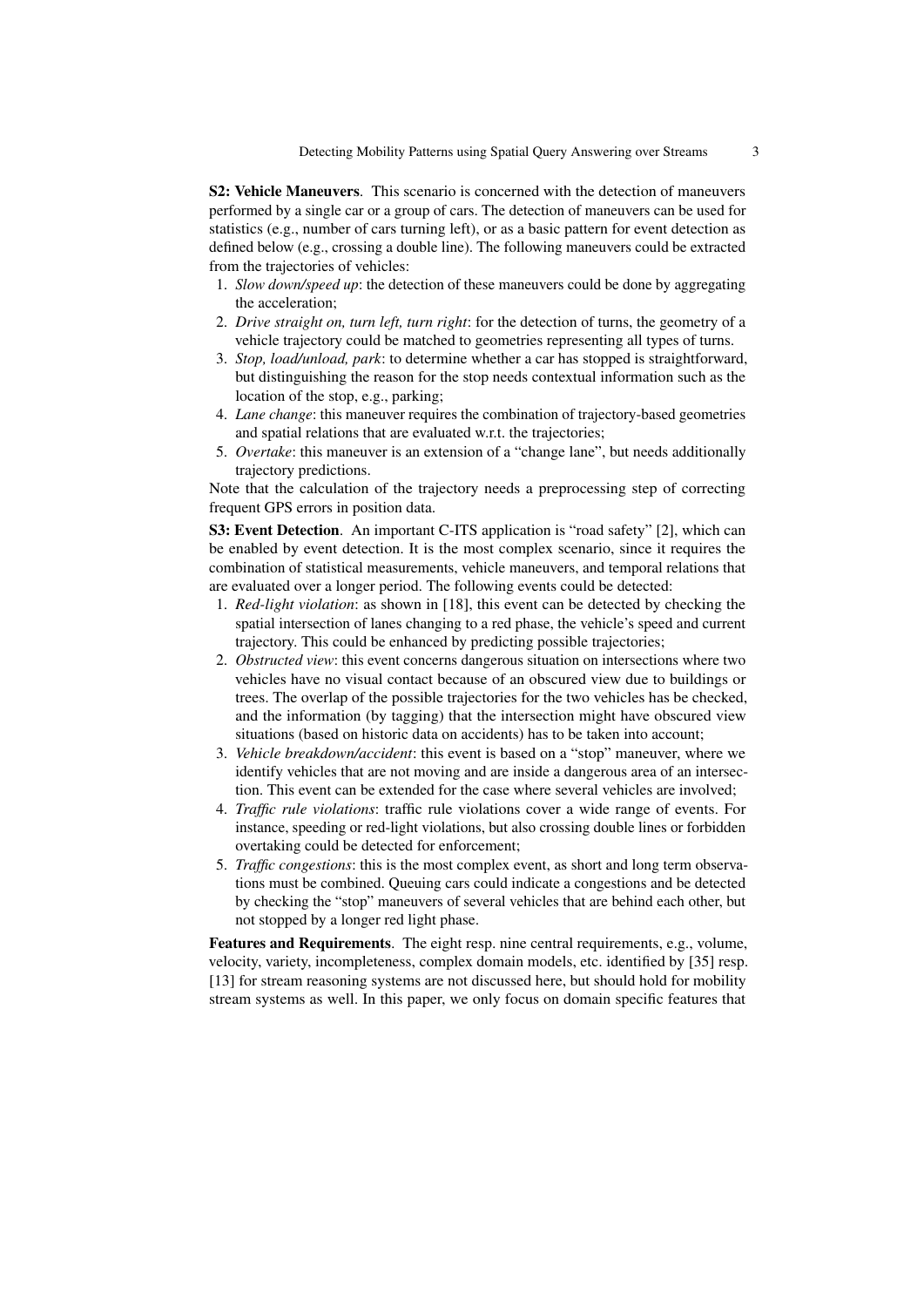are mapped to requirements crucial for enabling the above scenarios. For this, we have identified the following feature sets:

- *F1 Time model*: a *point-based* (PO), an *interval-based* (IT), or combined (CM) model of time is desired. In the CM model, aggregations could lead to intervals based on point-based data items;
- *F2 Process paradigm*: queries are processed in a push-based (PS) or pull-based (PL) manner. A combined (CM) method is possible, where the high velocity atoms are push-based (for caching) and the low velocity atoms are still pull-based evaluated.
- *F3 Spatial relations*: different sorts of relations are desired, starting from a point-set model (PSM) as we have used in [18] to the more detailed *9-Intersection model* (DE9) of [15] or qualitative spatial reasoning as in RCC8 [31];
- *F4 Temporal relations*: several formalisms for temporal relations are suitable, Linear Temporal Logic (LTL)[29] with the operators *next*, *global*, or *until*; Allen's Time Interval Algebra [1] with operators like *before*, *meets*, and *during*, or Metric Temporal Logic (MTL) [22] with LTL operators plus timing constraints.
- *F5 Numerical aggregations*: these can be "simple" aggregations such as *sum* or *average* on either a set or multiset (bag) of data items. Note that the aggregation over a multiset, e.g.,  $G_{c_1} = \{ |30, 29, 34| \}$  and  $G_{c_2} = \{ |20, 0, 0| \}$ , is crucial, since we often have data items of different objects in a single stream. In case the data items are not ordered, functions like *first* or *last* are desired.
- *F6 Spatial aggregations*: a wide range of spatial aggregations (e.g., convex hull) can be applied to geometric objects like points and lines. The aggregation functions need to take the peculiarities of geometries into account. For instance, the dimension of the object changes depending on the function used, e.g., building a line segments of points. Furthermore, this feature could include smoothing and simplification of complex objects.
- *F7 Numerical predictions*: predictions allow the generation of not known data times projected into the past or future. Several prediction functions such as multiple linear or k-nearest-neighbour regression should be available. Depending on the task, even more complex machine learning methods could be envisioned.
- *F8 Trajectory computations*: instead of projecting numbers into the future, we predict a vehicle's movement. This could be achieved by (1) a "point-to-curve" aggregation, and (2) calculating possible paths using an underlying road graph.
- *F9 Spatial matching*: checking identical geometries does not suffice in all cases, hence geometric objects must be compared for their similarity. E.g., left or right turns are represented by prototypical curves, which are then compared to calculated trajectories of the vehicles.
- *F10 Advanced features*: the set of "advanced" features increase the computational complexity of query answering considerably, with the effect that our "inherent" property of direct FO-rewritability is lost. These features are more generic and include graph connectivity (CN), Negation as Failure (NA), and repairing w.r.t. constraints in the ontology of inconsistent data items (RE).

We have derived the requirements (shown in Table 1) by analyzing each scenario and use case regarding the necessary features. In case of a single feature, e.g., trajectory computation, we only distinguish between "Y" for required, "N" for not required, and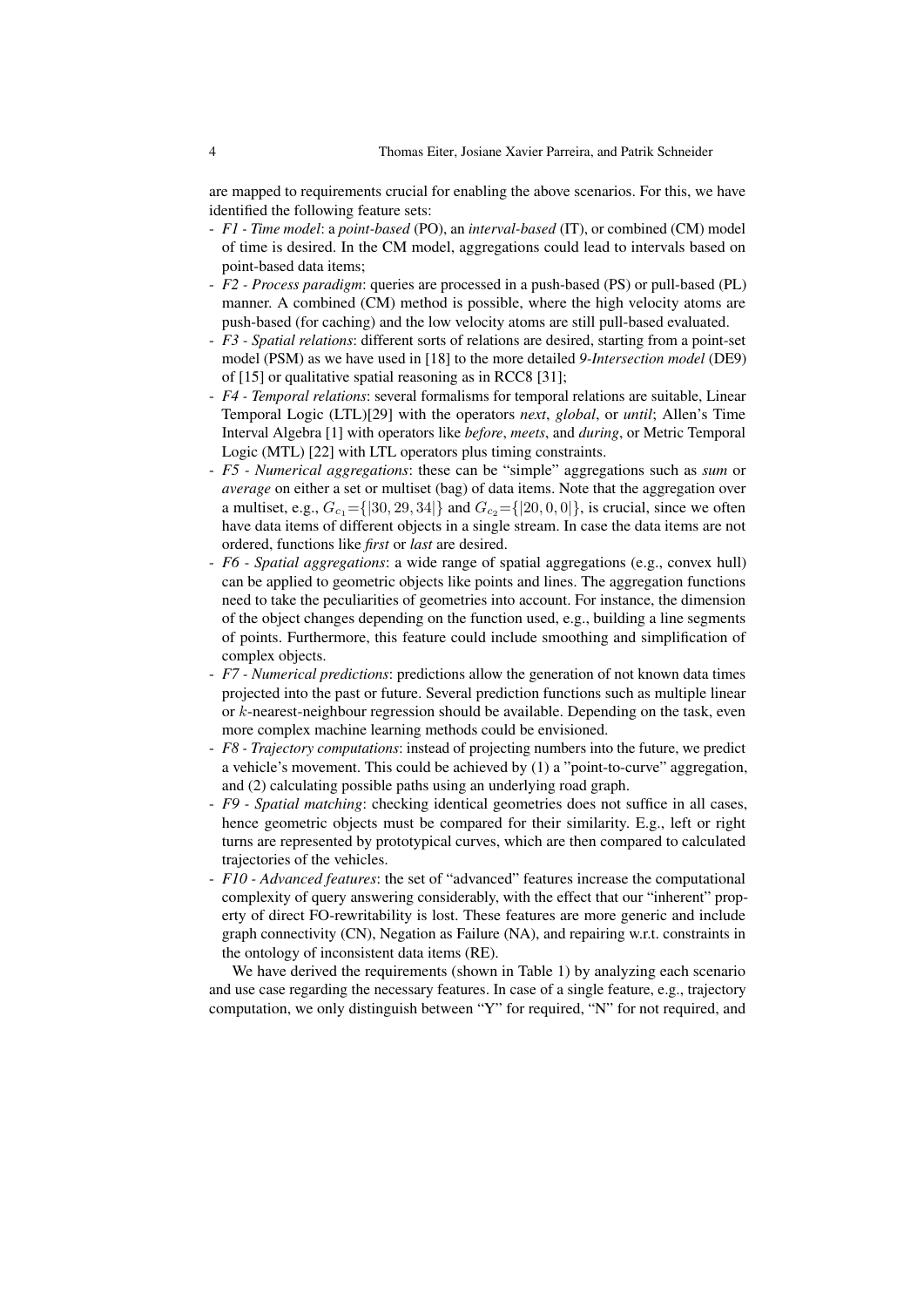| Case        | F1             | F2        | F <sub>3</sub> | F4 | F <sub>5</sub> | F <sub>6</sub> | F7 | F8 | F9 | F10       |
|-------------|----------------|-----------|----------------|----|----------------|----------------|----|----|----|-----------|
| S1.1        | P <sub>O</sub> | PL        | N              | N  | Y              | P              | P  | P  | N  |           |
| <i>S1.2</i> | P <sub>O</sub> | PL        | Y              | N  | Y              | Y              | P  | P  | N  |           |
| S1.3        | P <sub>O</sub> | PL        | Y              | N  | Y              | Y              | Y  | Y  | Y  |           |
| S1.4        | PO             | PL        | Y              | N  | Y              | Y              | Y  | Y  | Y  | CN        |
| S2.1        | P <sub>O</sub> | PL        | N              | N  | Y              | P              | P  | N  | N  |           |
| S2.2        | P <sub>O</sub> | PL        | Y              | N  | Y              | Y              | P  | Y  | Y  | <b>NA</b> |
| S2.3        | P <sub>O</sub> | PL        | Y              | P  | Y              | Y              | Y  | N  | N  | <b>NA</b> |
| S2.4        | P <sub>O</sub> | PL/PS     | Y              | N  | Y              | Y              | P  | P  | P  |           |
| S2.5        | PO/IT          | PL/PS     | Y              | N  | Y              | Y              | Y  | Y  | P  | <b>NA</b> |
| S3.1        | PO/IT          | PL/PS     | Y              | P  | Y              | Y              | P  | Y  | Y  |           |
| S3.2        | PO/IT          | PL/PS     | Y              | P  | Y              | Y              | P  | Y  | Y  |           |
| S3.3        | CM             | PL/PS     | Y              | Y  | Y              | Y              | Y  | Y  | Y  | <b>NA</b> |
| S3.4        | CM             | CM        | Y              | Y  | Y              | Y              | Y  | Y  | Y  | NA, CN    |
| S3.5        | <b>CM</b>      | <b>CM</b> | Y              | Y  | Y              | Y              | Y  | Y  | Y  | NA, CN    |

Table 1: Requirement Matrix (Y is required, N is not required, P is possibly, other abbreviations as described in F1 to F10)

"P" possibly required. For instance in *S3.1*, a point-based time model suffices, however, intervals might be helpful to represent signal phases of traffic lights. In case of longer timed queries (such as *S3.5*), intervals are needed to process aggregations in combination with long-term temporal relations. Further in *S3.1*, both pull- or bushed-based queries are desired, and the "standard" features like spatial relations, aggregations, and predictions (including trajectories) are all necessary.

#### 3 V2X Integration and the Local Dynamic Map

The base communicate technologies (i.e., the IEEE 802.11p standard) allow wireless access in vehicular environments, which enables messaging between vehicles themselves and the infrastructure, also called V2X communications. The messages are broadcast every 100ms by traffic participants (e.g. vehicles, roadside ITS stations) to update other participants about their current state [2]. The main messages types are:

- *CAMs* (Cooperative Awareness Messages) provide high frequency status updates of a vehicle's position, speed, but could include vehicle type, etc.;
- *MAPs* (Map Data Messages) describe the detailed topology of an intersection, including its lanes and their connections;
- *SPATs* (Signal Phase and Timing Messages) give the projected signal phases (e.g., green) for each lane;
- *DENMs* (Decentralized Environmental Notification Messages) informing if specific events like road works or a traffic jam occur in a designated area.

Local Dynamic Map. The V2X technology does not yet consider the integration of the different types of messages. As a comprehensive integration effort, the EU SAFESPOT project [2] introduced the concept of a *Local Dynamic Map*, which acts as an integration platform to combine static geographic information system (GIS) maps, with dynamic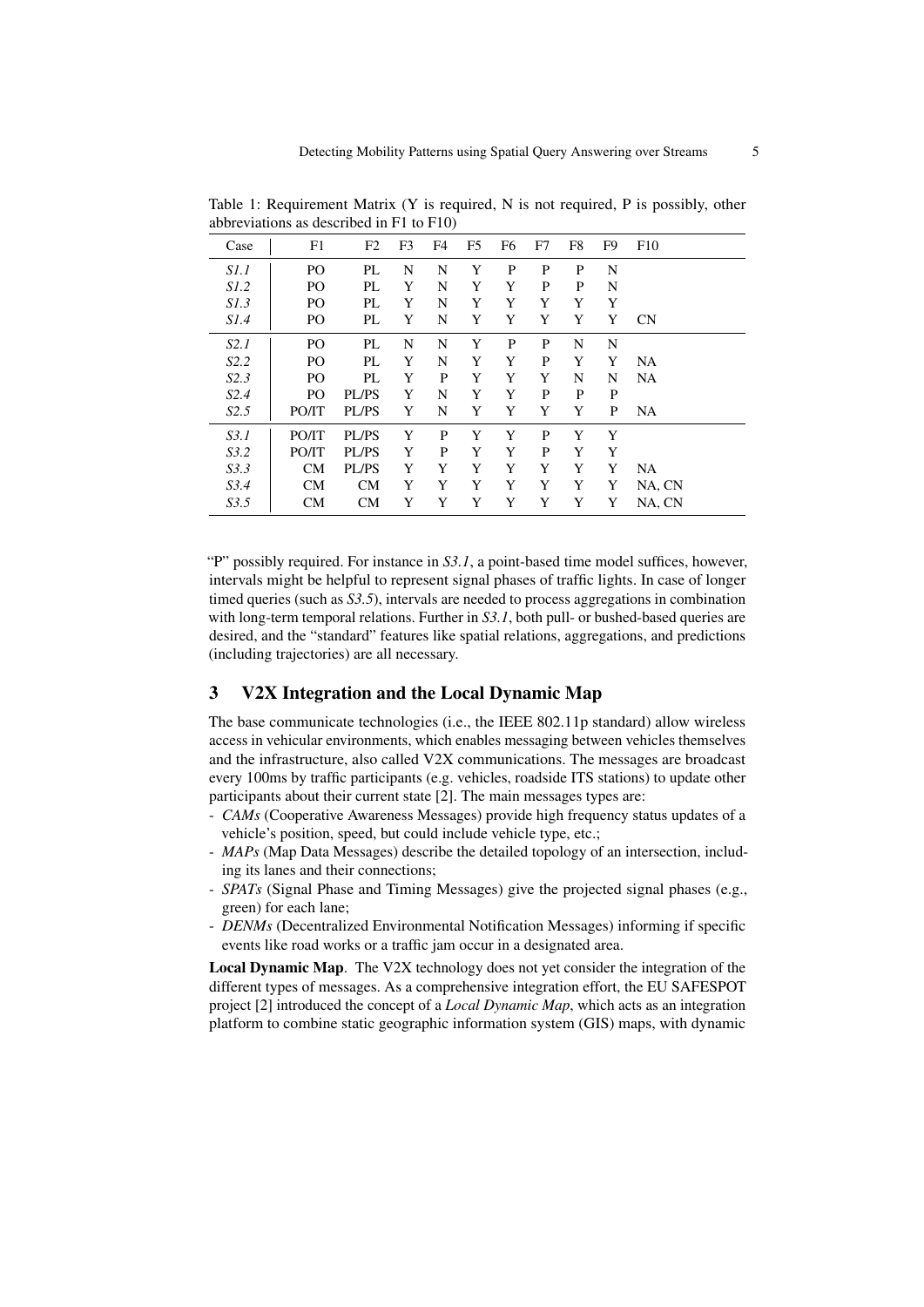

Fig. 1: Local Dynamic Map

environmental objects (e.g., vehicles, pedestrians). The integration was motivated by advanced safety applications, which need an "overall" picture of traffic environment. The LDM consists of the following four layers (see Figure 1a):

- *Permanent static*: The first layer contains static information obtained from GIS maps and includes roads, intersections, and points-of-interest (POIs);
- *Transient static*: The second layer extends the static map by detailed local traffic informations such as fixed ITS stations, landmarks, and intersection features like lanes;
- *Transient dynamic*: The third layer contains temporary regional information like weather, road or traffic conditions (e.g., traffic jams), and traffic light signal phases;
- *Highly dynamic*: The fourth layer contains dynamic information of road users detected by V2X messages, in-vehicle sensors like the GPS module.

Recent research ([25], [33]) suggested that an LDM can be built on top of a spatial RDBMS enhanced with streaming capabilities. It was recognized in [25] that an LDM should be represented by a world model, world objects, and data sinks on the streamed input. However, an elaborate domain model, captured by an LDM ontology, and extended queries over data streams allowing spatial relations (e.g., contains), were still missing.

Extended LDM Ontology. With the support of domain experts, we have extended our LDM ontology (shown partially in Figure 1b) to capture the four levels of the LDM, the elements of a traffic scene, but also scenario-specific elements such as maneuvers.<sup>4</sup> The LDM ontology is represented in DL-Lite<sub>A</sub> [11], which is the logical underpinning for the W3C standard OWL 2 QL. Besides the restriction to  $DL\text{-}Lie_A$ , our methods are

<sup>4</sup> Available at http://www.kr.tuwien.ac.at/research/projects/loctrafflog /LocalDynamicMapITS-v0.4-Lite.owl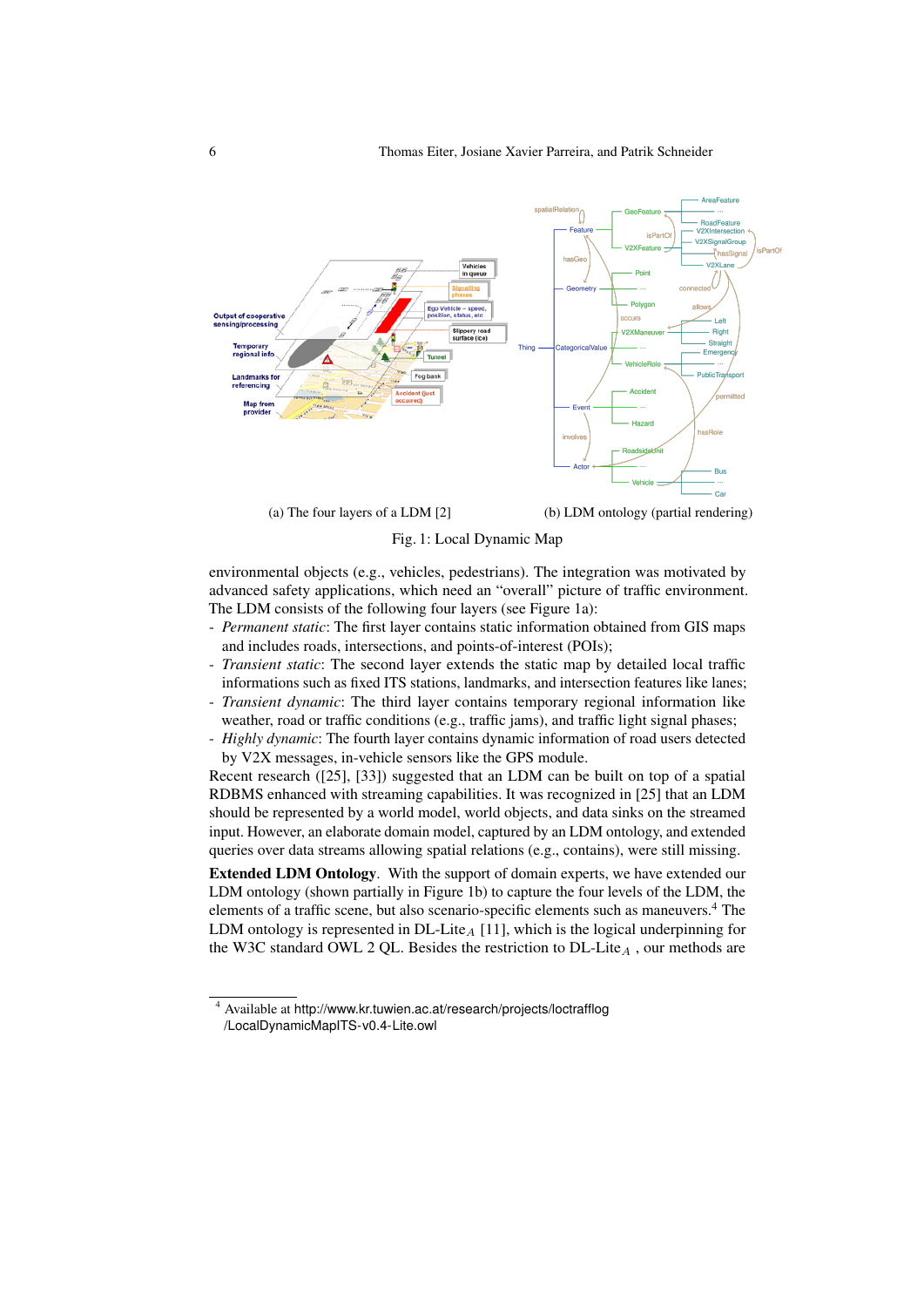ontology-agnostic; hence other mobility ontologies could be used as well. We follow a layered approach starting with a simple separation between the following classes:

- $V2XFeature$ : is the spatial representation of V2X objects, such as details of an intersections including lanes and traffic lights;
- GeoF eature: represents the GIS aspects of the LDM including POIs, areas like parks, and road networks with *Geometry* as the geometrical representation of features;
- Actor: is the class that includes persons, vehicles, as well as roadside ITS stations. Its objects have autonomous behavior and are the main generator of streamed data;
- Event: describes prototypical events that happen in a mobility scene, an important subclass of  $Event$  is  $M anewer$  that captures possible maneuver such as left-turns, U-turns, or stops by vehicles;
- StatisticalV alues: describes possible measurements such as the average speed or throughput that could be collected on an intersection for a lengthy period of time;
- $-$  CategoricalV alues: specify the different categories such as signal phases, or vehicle roles used in the domain. Vehicle roles are crucial for emergency detection, since it informs the type of an emergency vehicle (e.g., police).

Further, we also introduced the following properties:

- properties for partonomies, e.g.,  $isPartOf;$
- spatial relations, e.g., intersects;
- connectivity, e.g., connected; and
- standard properties, e.g., is Allowed, hasRole, is Managed, or positions.

The sub-classes of  $GeoFeature$  are linked to GeoOWL and GeoNames for embedding it into existing ontologies.<sup>5</sup>  $V2XFeature$  is the domain specific modeling of the MAP (Map Data Message) topology and describes the details of an intersection including its lanes, allowed maneuvers, and traffic lights.

## 4 Spatial-Stream Query Answering

The QA component is central to the usage of a semantically enriched LDM, since it allows us to access the streamed data in the LDM. We focus on pull-based queries that evaluate a query at a single point in time called the query time  $\mathbb{T}_i$ .

*Example 1.* The following query detects red-light violations on intersections by searching for vehicles y at speed above 30 km/h on lanes x whose signals will turn red in 4s:

 $q_1(x, y)$ : LaneIn(x)  $\land$  hasLocation(x, u)  $\land$  intersects(u, v)  $\land$  pos<sub>(line, 4s)</sub>(y, v)  $\land$  Vehicle(y)  $\land$  speed<sub>(avg, 4s)</sub>(y, r)  $\land$  (r > 30)  $\land$  isManaged(x, z)  $\land$  SignalGroup(z)  $\land$  hasState<sub>(first, -4s)</sub>(z, Stop)

Query  $q_1$  exhibits the different dimensions which need to be combined:

- Vehicle(y) and isManaged(x, z) are ontology atoms, which have to be unfolded in respect to the ITS domain modelled in the LDM ontology;
- intersects(u, v) and has Location(x, u) are spatial atoms, where the first checks spatial intersection and the second the assignment of a geometry to an object;
- speed[avg, 4s](y, v) resp. pos[line, 4s](y, r) defines a window operator that aggregates the average speed resp. positions (as points) of the vehicles over the streams

<sup>&</sup>lt;sup>5</sup> see http://www.w3.org/2005/Incubator/geo/XGR-geo/ and http://www.geonames.org/ ontology/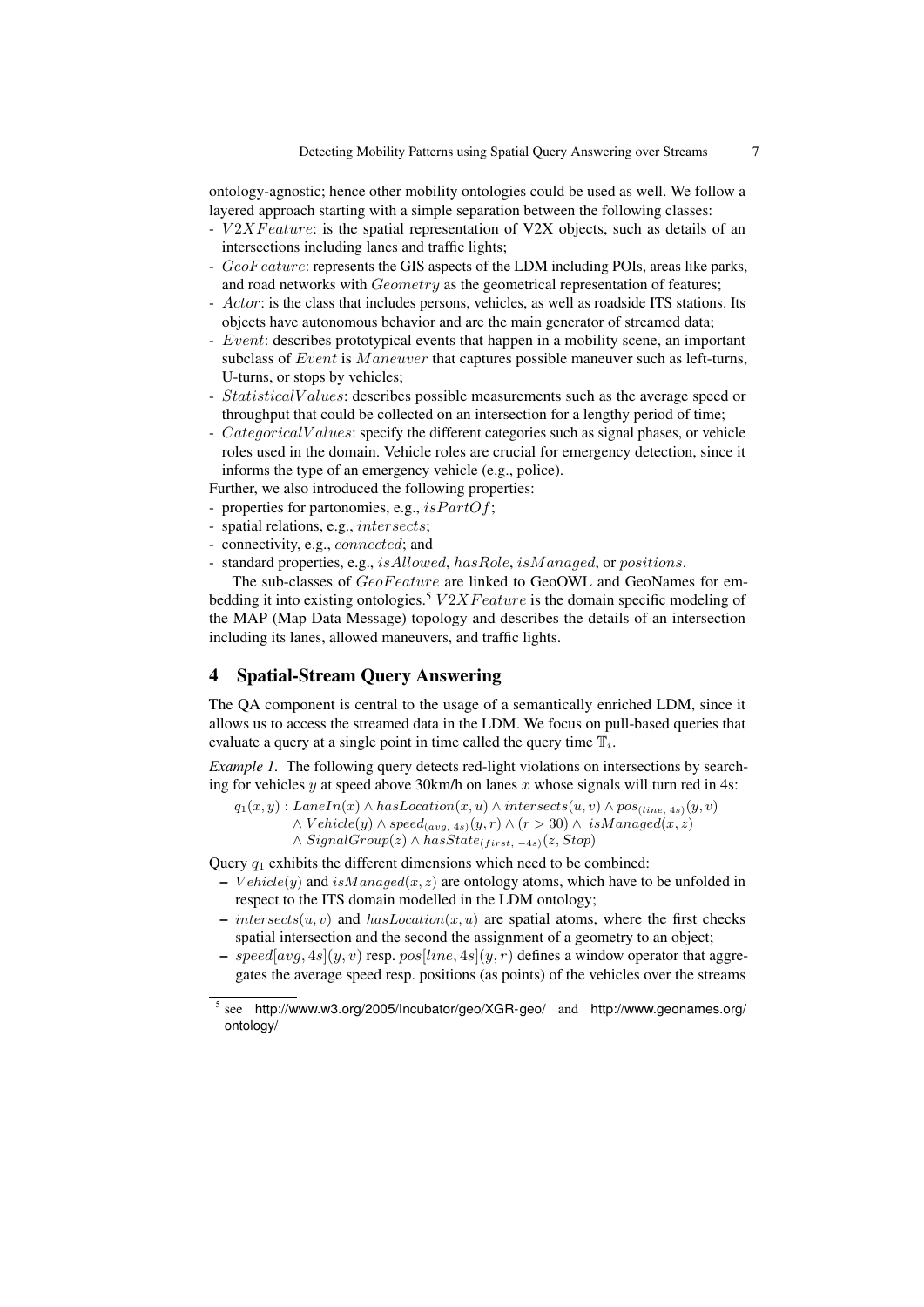speed and pos; has State[first,  $-4s$ ](z, Stop) gives us the traffic lights, which switch in 4s to the state "Stop".

For query evaluation, we have adapted OQA to handle spatial and streaming data, which standard approaches as [11] do not consider. We extended the work of [16] with a window operator that (a) collects a set of data items (e.g., positions or speed) for each query atom from the underlying stream; and (b) calculates aggregation functions on the set of numerical (e.g., sum), sequential (e.g., first), and spatial (e.g., line) data items.

Data Model and Query Language. Our data model is *point-based* and captures the *valid time*, extracted from the V2X messages, saying that some *data item* is valid at that time point. To capture streaming data, we introduce the *timeline* T, which is a *closed* interval of  $(N, \leq)$ . A (data) *stream* is a triple  $F = (\mathbb{T}, v, P)$ , where  $\mathbb{T}$  is a timeline,  $v: \mathbb{T} \to \langle \mathcal{F}, \mathcal{S}_{\mathcal{F}} \rangle$  is a function that assigns to each element of T (called *timestamp*) data items of  $\langle \mathcal{F}, \mathcal{S}_{\mathcal{F}} \rangle$ , where F (resp.  $S_F$ ) is a *stream (resp. spatial with streams) database*, and P is an integer called *pulse* defining the general interval of consecutive data items on the timeline (cf. [9]); this naturally induces as stream of data items. We always have a *main pulse* with a fixed interval length (usually 1) that defines the lowest granularity of the validity of data points. The pulse also aligns the data items, which arrive asynchronously in the database (DB), to the timeline. We allow additional *larger pulses* that generate streams with a lower frequency, which can be utilized to perform optimizations such as caching.

*Example 2.* For the timeline  $\mathbb{T} = [0, 100]$ , we have the stream  $F_{CAM} = (\mathbb{T}, v, 1)$  of vehicle positions and speed at the assigned time points for the individuals  $c_1$ ,  $c_2$  and  $b_1$ :  $v(0) = {speed(c_1, 30), pos(c_1, (5, 5)), speed(c_2, 10), pos(c_2, (4, 4))},$ 

 $speed(b_1, 10), pos(b_1, (1, 1))\},$ 

 $v(1) = \{speed(c_1, 29), pos(c_1, (6, 5)), speed(c_2, 0), pos(c_2, (5, 4)),$  $speed(b_1, 5), pos(b_1, (2, 1))\}$ , and

 $v(2) = \{speed(c_1, 34), pos(c_1, (7, 5)), speed(c_2, 0), pos(c_2, (5, 4))\}.$ 

A "slower" stream  $F_{SPaT} = (\mathbb{T}, v, 5)$  captures the next signal state of a traffic light:  $v(0) = \{hasState(t_1, Red)\}\$ and  $v(5) = \{hasState(t_1, Green)\}\$ . Further, the static ABox contains assertions  $Car(c_1), Car(c_2), Bike(b_1),$  and  $SignalGroup(t_1)$ .

Our query language is based on CQs and adds spatial-stream capabilities (see Example 1). A spatial-stream CQ  $q(\mathbf{x})$  is a formula:

$$
\bigwedge_{i=1}^{l} Q_{O_i}(\mathbf{x}, \mathbf{y}) \wedge \bigwedge_{j=1}^{n} Q_{S_j}(\mathbf{x}, \mathbf{y}) \wedge \bigwedge_{k=1}^{m} Q_{F_k}(\mathbf{x}, \mathbf{y})
$$
(1)

where x are the *distinguished* (*answer*) variables, y consists of *non-distinguished* (*existentially quantified*) variables, objects, and constant values:

- each  $Q_{O_i}(\mathbf{x}, \mathbf{y})$  has the form  $A(z)$  or  $P(z, z')$ , where A is a class name, P is a property name of the LDM ontology, and  $z, z'$  are from  $\mathbf{x} \cup \mathbf{y}$ ;
- each atom  $Q_{S_j}(\mathbf{x}, \mathbf{y})$  is from the vocabulary of spatial relations and of the form  $S(z, z')$ , where  $z, z'$  is as before and S is one of the following spatial relation  $rel \in$  $\{intersects, contains, nextTo, equals, inside, disjoint, outside\};\$
- $-Q_{F_j}(\mathbf{x}, \mathbf{y})$  is similar to  $Q_{O_i}(\mathbf{x}, \mathbf{y})$  but adds the vocabulary for stream operators, which are taken from [7] and relate to CQL operators [4]. We have a window  $[agr, l]$  over a stream  $F_j$ , where l is the window size in time units (positive for past, or negative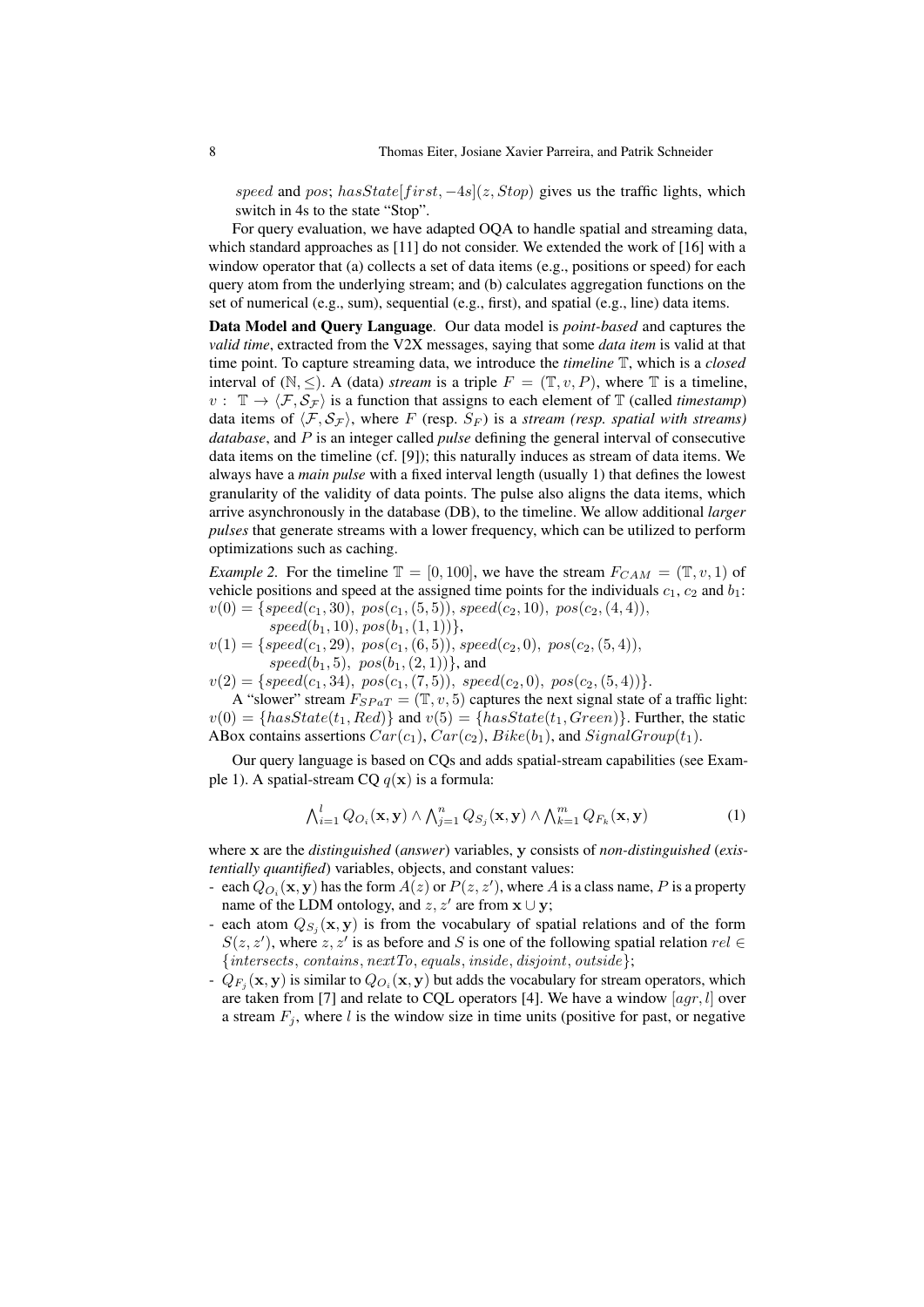for future). The *aggregate function*  $agr \in \{count, sum, first, ...\}$  (see below for details) is applied to the data items in the window:<sup>6</sup>

- [agr, l] represents the aggregate of last or next l time units of stream  $F_i$ ;
- [l] represents the single tuple of  $F_i$  at index l with  $l = 0$  if it is the current tuple;
- $[agr, b, e]$ : represents the aggregate on a window between b and e in the past/future of a stream.

The window  $[agr, b, e]$  is derived from the work of [9] and allows us to query historic data (e.g., logs), if they are stored as streams.

*Example 3.* The following query counts the vehicles y that speed above 40km/h in the last 12 hours on intersection  $x$  and compares the count of vehicles  $z$  to the previous day:

 $q_2(x, y, z)$ : Intersection(x) ∧ hasLocation(x, u) ∧ intersects(u, v) ∧  $pos_{(line, 60s)}(y, v) \wedge Vehicle_{(count, 12h)}(y) \wedge speed_{(max, 60s)}(y, r) \wedge$  $(r > 40) \wedge pos_{(line, 60s)}(z, v) \wedge Vehicle_{(count,36h,24h)}(z) \wedge$  $speed_{(line, 60s)}(z, s) \wedge (s > 40)$ 

Query Rewriting by Stream Aggregation. We aim at answering pull-based queries at  $a$  single time point  $\mathbb{T}_i$  with stream atoms that define *aggregate functions* on different windows sizes relative to  $\mathbb{T}_i$ . For this, we consider a semantics based on *epistemic aggregate queries* (EAQ) over ontologies [12] by dropping the order of time points for the data and handle the (streamed) data items as *bags* (multi-sets). Roughly, we perform two steps: (1) calculate only "known" solutions, and (2) evaluate the rewritten query, which includes the TBox axioms as well, over them. Each EAQ is evaluated over one or more *filtered and merged temporal* ABoxes. The filtering and merging, relative to the window size and  $\mathbb{T}_i$ , creates for each EAQ one (so-called) *windowed* ABox  $A_{\mathbb{H}_{\phi}}$ , which is the union of the static ABox  $A$  and the filtered streaming data items from the stream database. The EAQ are then applied on  $A_{\boxplus_{\phi}}$  by grouping and aggregating the normal objects, constant values, and spatial objects. We use a *bag-based epistemic semantics* for the queries, in which we locally close our world for the specific window and avoid "wrong" aggregations due to the open world semantics of  $DL$ -Lite<sub>A</sub>. Further details on the algorithm for evaluating EAQs are provided in [17,18].

For *normal objects* and *constant values*, we allow three aggregate functions such as *count, first, last* on the data items of a stream. In case of objects, e.g. vehicle  $c_1$  other functions such as sum are not meaningful. For last and first, we need to search the bag of data items, as the sequence of time points is lost. This is achieved by iteratively checking if we have a match at one of the time points. In the implementation, the first and last match can be simply cached while processing the stream.

Similar to [9] for *constant (numerical) values*, we allow a range of aggregation and prediction functions on the streamed data items:

- *simple*: count, min, max, sum, first, last, where last and first give the first or last element in the stream;
- *descriptive statistics* (DS): mean, sd, var, median, where sd (resp. var) calculate the standard deviation (resp. variance) and median as expected;
- *predictions*: *line\_reg* calculates the linear regression of tuples of data items and predicts future/past values.

 $6$  This would be represented in CQL as R[Range L], R[Now], R[Range L Slide D], etc.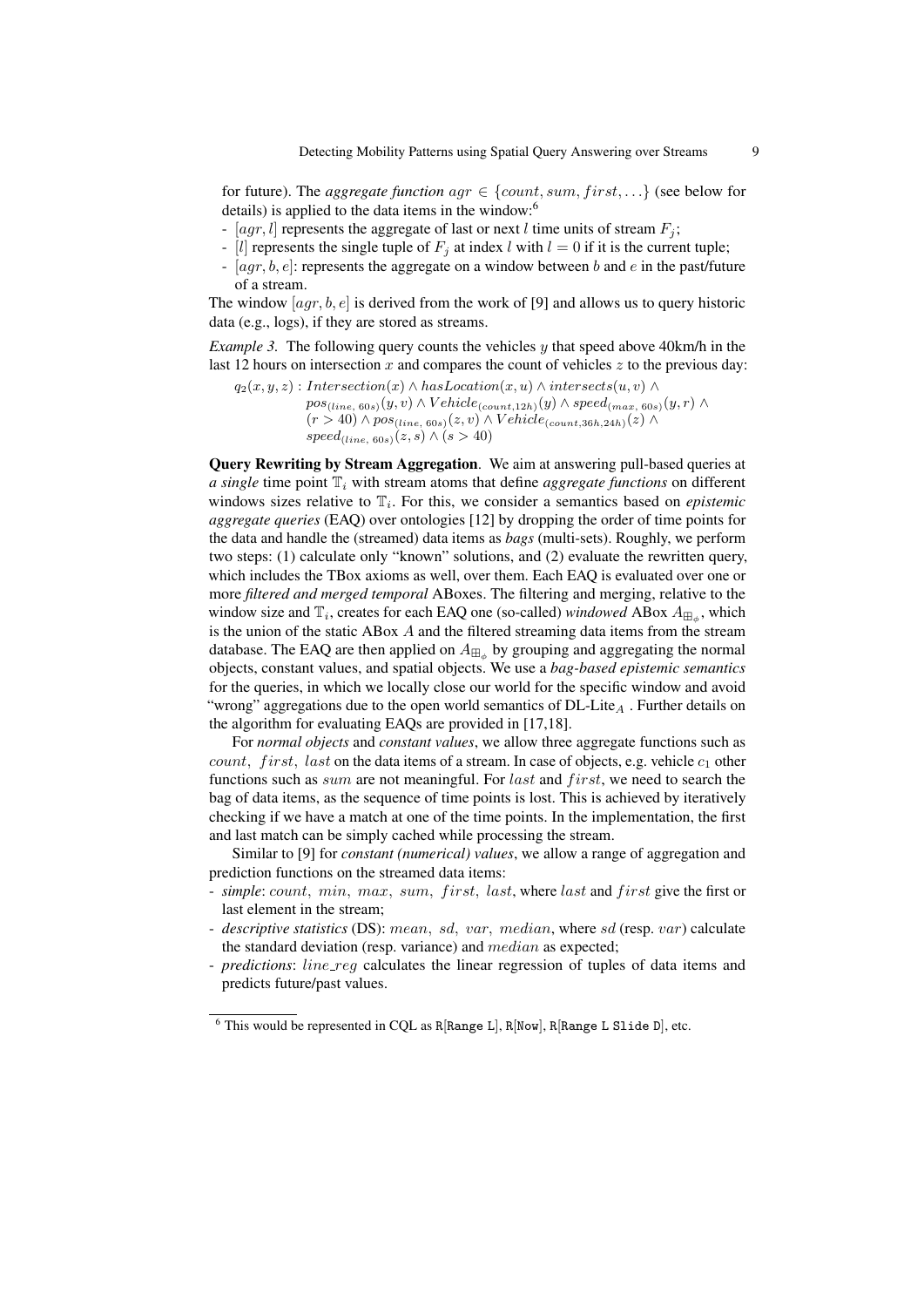The DS and the predictions can be performed on the bag of data items or the result of a previous aggregations. For predictions and DS, we need to keep the temporal information as the order is lost using bags, as the prediction functions need the time dimension. Hence we tag the exact timestamp to each data item, e.g.,  $speed(c_1, 50)_{[10 \cdot 05]}$ and speed(c<sub>1</sub>, 45)<sub>[10:07]</sub> states that c<sub>1</sub> had a speed of 50 (resp. 45) at 10:05 (resp. 10:07).

Aggregation of Spatial Objects. For *spatial objects*, geometric aggregate functions are applied to the bag of data items that represent geometries. As with  $first$  or last, we must rearrange them to create a valid geometry  $g(s)$ , i.e., a sequence  $p = (p_1, \ldots, p_n)$ of points  $p_i$ . We allow the following aggregate functions to derive new geometries:

- point: we evaluate last to get the last available position  $p_1$ ;
- line: we create  $p = (p_1, \ldots, p_n)$ , where  $p_1 \neq p_n$  and determine a total order on the bag of points, such that we have a starting point using  $last$  and iterate backwards finding the next point by *Euclidean distance*;
- *line\_angle*: this aggregate function determines angles (in degrees) in a geometry by (1) applying the function  $line$ , (2) obtaining a simplified geometry using smoothing, and (3) calculating the angles between the lines of the simplified geometry;
- polygon: similar to line, but we create a polygon  $(p_1, \ldots, p_n)$ , where  $p_1 = p_n$  by: (1) determining the *convex hull* of the bag of points, and (2) extracting all pairs of points representing the convex hull;
- *traject*: The simplest approach to calculate trajectories is by using the function line. However, this is often not sufficient, and more complex smoothing and map matching functions are needed. For the prediction of the future paths, we allow different projections such a linear or curvature-based models. As an additional information, we need to include the maximal distance and step size for each time point. In a simple approximation the current speed can be taken, but also more elaborate models using velocity profiles could be applied.

*Example 4.* This query returns all vehicles  $y$  that will pass the crossing  $C1$  in 10s:

 $q_3(x, y)$ :  $Crossing(x) \wedge hasLocation(x, u) \wedge intersect(s(u, v) \wedge$  $pos_{(trajectory, 10s)}(y, v) \wedge Vehicle(y) \wedge (x = "C1")$ 

Query Evaluation by Hypertree Decomposition. The main challenge is to handle three types of query atoms that need different evaluation techniques over possibly separate databases. Ontology atoms are evaluated over the static ABox A using a "standard" DL-Lite<sub>A</sub> query rewriting, i.e., PerfectRef [11]. For spatial atoms, we need to dereference the bindings to the spatial ABox  $S_A$  and evaluate the spatial relations (e.g., inside) on the spatial objects. Stream atoms are computed as EAQ over the windowed ABoxes of the different streams.

In [16], we introduced two spatial query evaluation strategies based on the assumptions that *no bounded variables* occur in spatial atoms and the CQ is *acyclic* (roughly, no proper cycle between join variables). As shown in [16], one of them is based on the query hypergraph and the derived join plan. This strategy is well-suited for lifting to spatial-stream CQs, as it gives us fine-grained caching, full control over the evaluation, and possibly handling different database entities. The details of decomposing an acyclic query into a hypergraph and the related join tree, we refer to [24].

The main steps of our query evaluation strategy is as follows. First, we construct the acyclic hypergraph  $H_q$  from q and label each hyperedge in  $H_q$  with  $l_Q$  (ontology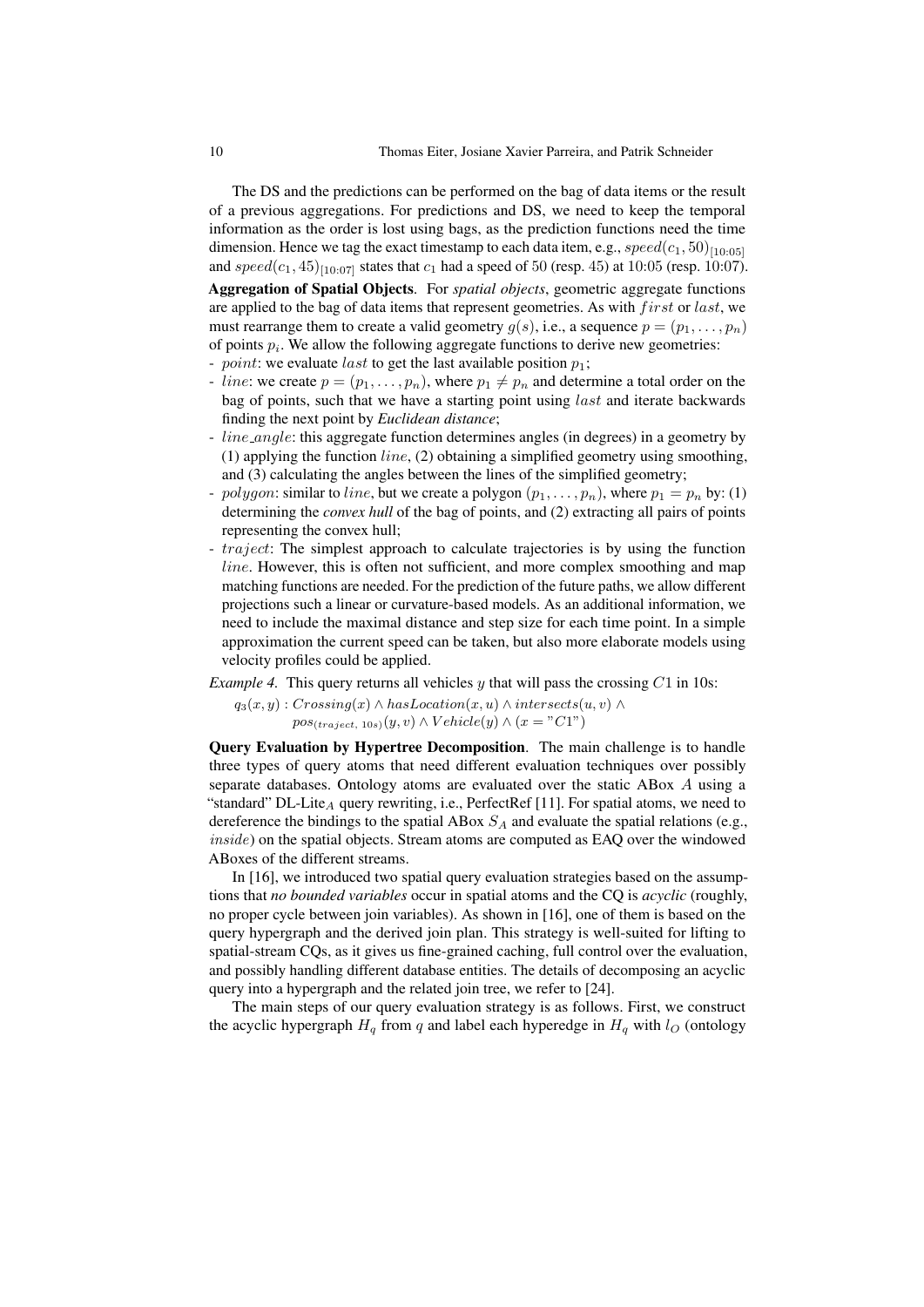edge),  $l_S$  (spatial edge), and  $l_F$  (stream edge), where  $l_F$  gets the window size assigned. Then, we build the join tree  $J_q$  of  $H_q$  and extract the subtrees  $J_{\phi_i}$  in  $H_q$ , such that each node is covered by the same labels, so we have sub-CQs that share the same aggregation/prediction functions and same window size l. For each subtree  $J_{\phi_i}$ , we perform the detemporalization of the stream CQ  $q_{\phi_i}$  by extracting and computing the results, which are stored in a virtual relation  $R_{\phi_i}$  (a temporary table). Finally, we traverse  $J_q$  bottom up, left-to-right, to evaluate  $q_{\phi_i}$  for each subtree  $J_{\phi_i}$  (without stream atoms) and keep the results in memory for caching in future queries.

*Example 5.* The following query returns all lane change of vehicles z by checking if two lanes were crossed in the last 4s. The coloring distinguishes between ontology (orange), spatial (blue), and stream (green) atoms:

```
q_4(z): LaneIn(x) \wedge hasLoc(x, u) \wedge intersects(u, w) \wedge LaneIn(y) \wedge hasLoc(y, v)
\land intersects(v, w) \land pos<sub>(line, 4s)</sub>(z, w) \land Vehicle(z)
```
In Figure 2, we show the derived hypergraph that leads to the following decomposition and evaluation order:

(1)  $q_{F1}(z, w)$ :  $Vehicle(z) \wedge pos_{(line, 4s)}(z, w)$ (2)  $q_{N1}(x, u)$ :  $LaneIn(x) \wedge hasLoc(x, u);$  (3)  $q_{N2}(y, v)$ :  $LaneIn(y) \wedge hasLoc(y, v)$ (4)  $q_4(z)$ :  $q_{F1}(z, w) \wedge interests(u, w) \wedge q_{N1}(x, u) \wedge interests(v, w) \wedge q_{N2}(y, v)$ 

#### 5 Stream Query Platform and Evaluation

We have implemented a prototype for our spatial-stream QA approach in JAVA 1.8 using the PIPELINEDB 9.6.1<sup>7</sup> as the stream RDBMS. We present the system architecture in Figure 3 and give the details on the components below.

PipelineDB. We chose the open-source stream RDBMS PIPELINEDB 9.6.1, as it is built on top of PostgreSQL and Post-GIS,<sup>8</sup> and allows us to support spatial data. PIPELINEDB distinguishes between *streams* and *continuous views*, where streams are write-only, so the query evaluator has to access the read-only continuous views. The database is modeled such that



Fig. 2: Hypergraph of  $q_4$ 

there are one-to-one mappings from streams to continuous views, and further to the TBox classes and properties; e.g., vehicle positions are fed into the stream *stream pos* that is accessed via the continuous view *view pos*, which is mapped to the property pos.

We also provide a simple integration framework that constantly receives V2X messages and adds the raw message data either to normal tables of the static database, to spatial tables of the GIS database, or the *streams* of the stream database.

 $^7$  https://www.pipelinedb.com/

<sup>8</sup> http://postgis.net/ and https://www.postgresql.org/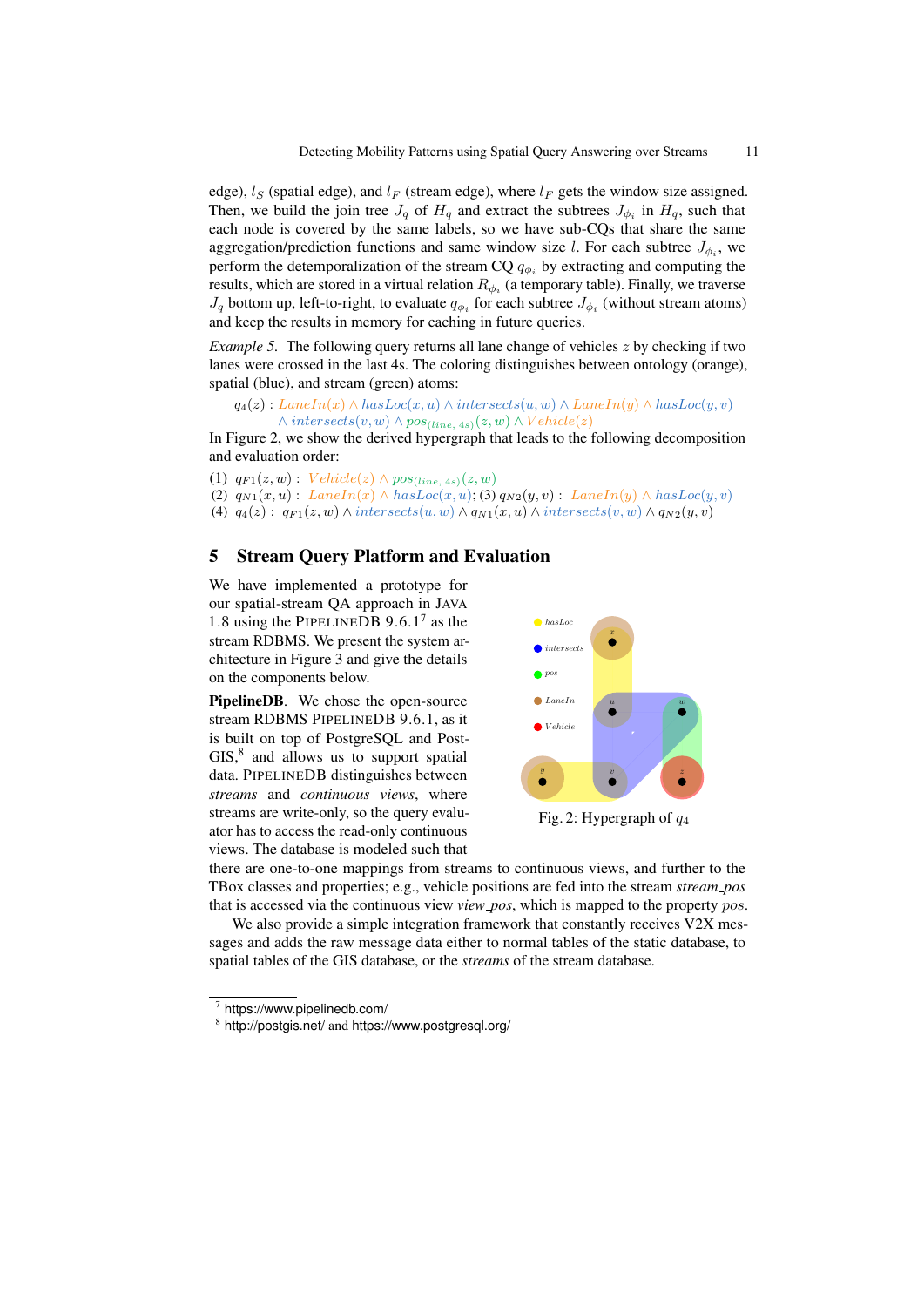

Fig. 3: System Architecture

Query Parser and Decomposer. After parsing the input spatial-stream CQ, the hypertree is decomposed using Gottlob et al.'s implementation [14].<sup>9</sup> Depending on the size of the CQ, the decomposition can be expensive, hence it is performed as a preprocessing step, whereas the decompositions are cached locally. The component gives us the joint tree  $J<sub>a</sub>$  and the sub-CQs assigned to each tree node. For each node, we also keep the label that includes the subquery type, windows size, and aggregation/prediction function.

**Query Evaluator.** The query evaluator traverses  $J_q$  bottom up, left-to-right, and perform the steps: (1) check if the tuples resulting from a sub-CQ are in the cache; (2) if not, instantiate one of the evaluators according to the sub-CQ type. We have (partially) implemented the following sub-CQ evaluators:

*Ontology evaluator*: we use the standard query evaluator, which is based on the (simple) query rewriter of OWLGRES 0.1 [34]; we plan to replace it with more efficient implementations such as ONTOP [32].

*Spatial evaluator*: the spatial evaluator is responsible for handling the spatial relations such as *intersects*. As mentioned in [16], we evaluate the spatial relations in-memory instead of compiling them into a large rewritten SQL. Each spatial relation is evaluated as a join using the functions of the JTS TOPOLOGY SUITE.<sup>10</sup> Furthermore, this component calculates the matches between a trajectories and geometries (e.g., extracted from the road graph) using the map matching algorithm as described by Newson and Krumm  $[26]$ <sup>11</sup>

<sup>&</sup>lt;sup>9</sup> https://www.dbai.tuwien.ac.at/proj/hypertree/

<sup>10</sup> https://github.com/locationtech/jts

<sup>&</sup>lt;sup>11</sup> https://github.com/graphhopper/map-matching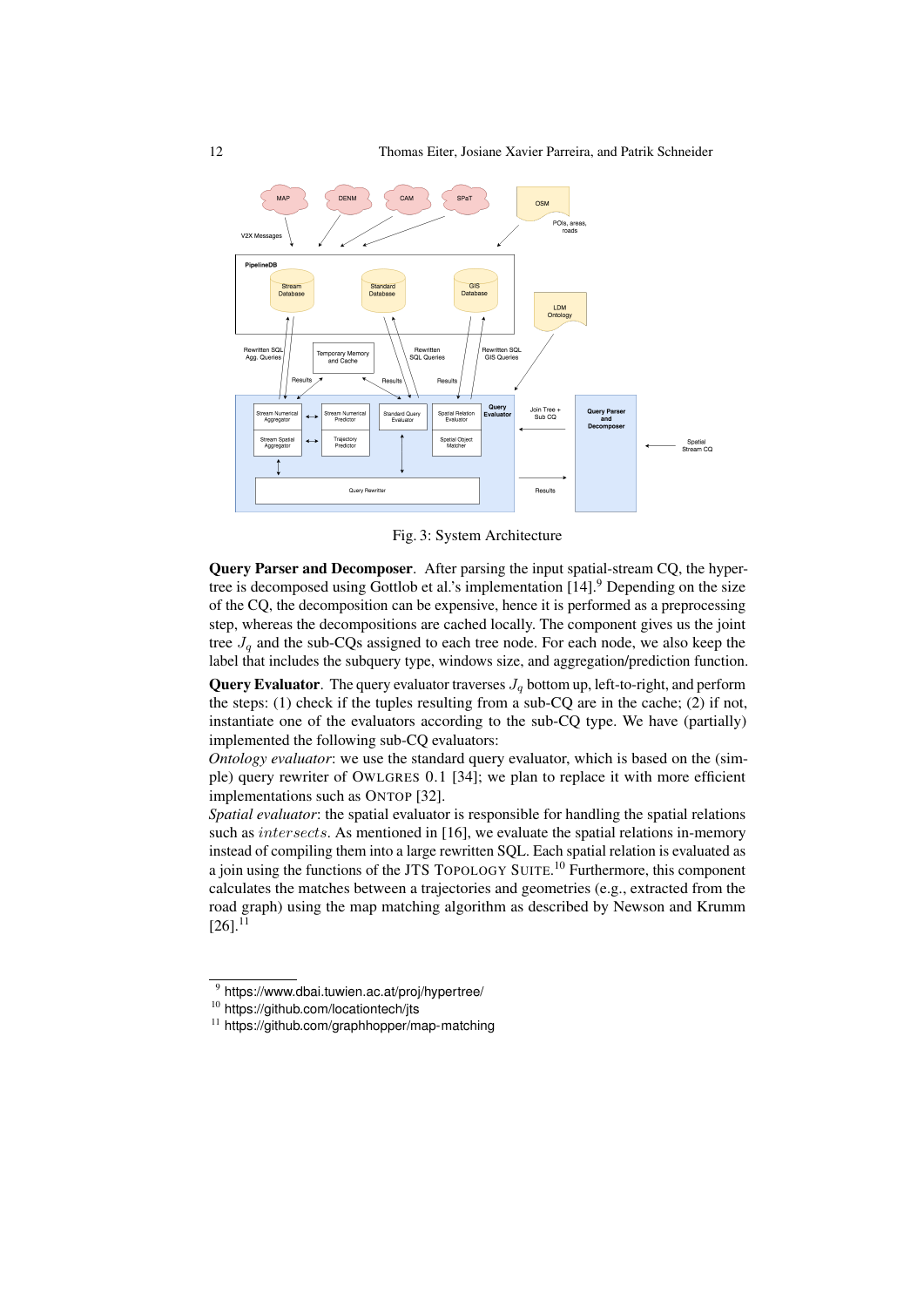*Stream evaluator*: this evaluator is responsible for detemporalizing the streams by grouping and aggregating the data items. For a stream sub-CQ  $q_i$ , we perform the following steps:

- (1) extract the data items according to the window size derived from  $l, b$ , and  $e$ ;
- (2) evaluate the query  $q_i$  without rewriting and store the "known solutions" in memory as  $R_{i,1}$ ;
- (3) evaluate the rewritten query  $q_i'$  over  $q_i$  and store it in memory as  $R_{i,2}$ ;
- (4) apply the prediction function on  $R_{i,2}$  and add the newly predicted data items;

(5) apply the grouping and aggregation function on  $R_{i,2}$ , and produce the outcome  $R_{i,3}$ . In our current evaluator, the prediction function is a preprocessing step for the aggregation, and is not yet considered as an independent step. If we would consider predictions independently, the prediction atoms could be considered as streams themselves, which generate new data points. However this would change the query evaluation process and would need to be investigated further. The function  $trajectory$  is designed with the same intention; we take the existing points (as coordinates) and project a single path into the future. Currently, we ignore the curvature and use a simple straight-line projection to create new points. However, taking the curvature into account is a desired extension.

Evaluation of Features. We evaluate our platform regarding the list of features and rely in the evaluation on our previous results of [18], since we already have implemented and evaluated parts of the platform. We point out that the implementation and benchmarking is ongoing work. Following, the detailed comments on the evaluation:

- *F1*: the work in [18] is based on the point-based model, where we have shown the feasibility for a set of nine queries in two scenarios. We aim to add an *interval-based* model as an additional layer to the query evaluation. However, this is not natively supported by PIPELINEDB, and the intervals need to be evaluated (internally) inmemory. Intervals are a natural extension, if we want to deal with the results of aggregations over a window, since these aggregations can be expressed as intervals, e.g., the average speed in the last 20 seconds.
- *F2*: our initial prototype is based on the evaluation of pull-based queries which is in the nature of OQA. An appealing extension are push-based queries in the OQA setting, where the query decomposition and *pulses* are suitable technologies to be used, since they allow the partial evaluation of a query including the arrival estimation off the next data items. However, our prototype's database PIPELINEDB would need to be replaced by an event-driven (reactive) RDBMS such as ESPER.<sup>12</sup>
- *F3*: also in [18], we have evaluated the (spatial) point-set model, and believe that the extension to the 9-Intersection model is straightforward. Spatial relations using in RCC8 is beyond our current work. It was shown in [27] that an extension for DL-Lite is feasible.
- *F4*: the extension of DL-Lite with LTL resp. MTL has been thoroughly investigated in [5] resp. [9]. For our work, the mentioned temporal logics are interesting extension, and we aim to combine them with the existing query language.
- *F5*: numerical and spatial aggregations are a central element of our approach, and we have implemented the mentioned numerical and spatial aggregation functions.

<sup>12</sup> http://www.espertech.com/esper/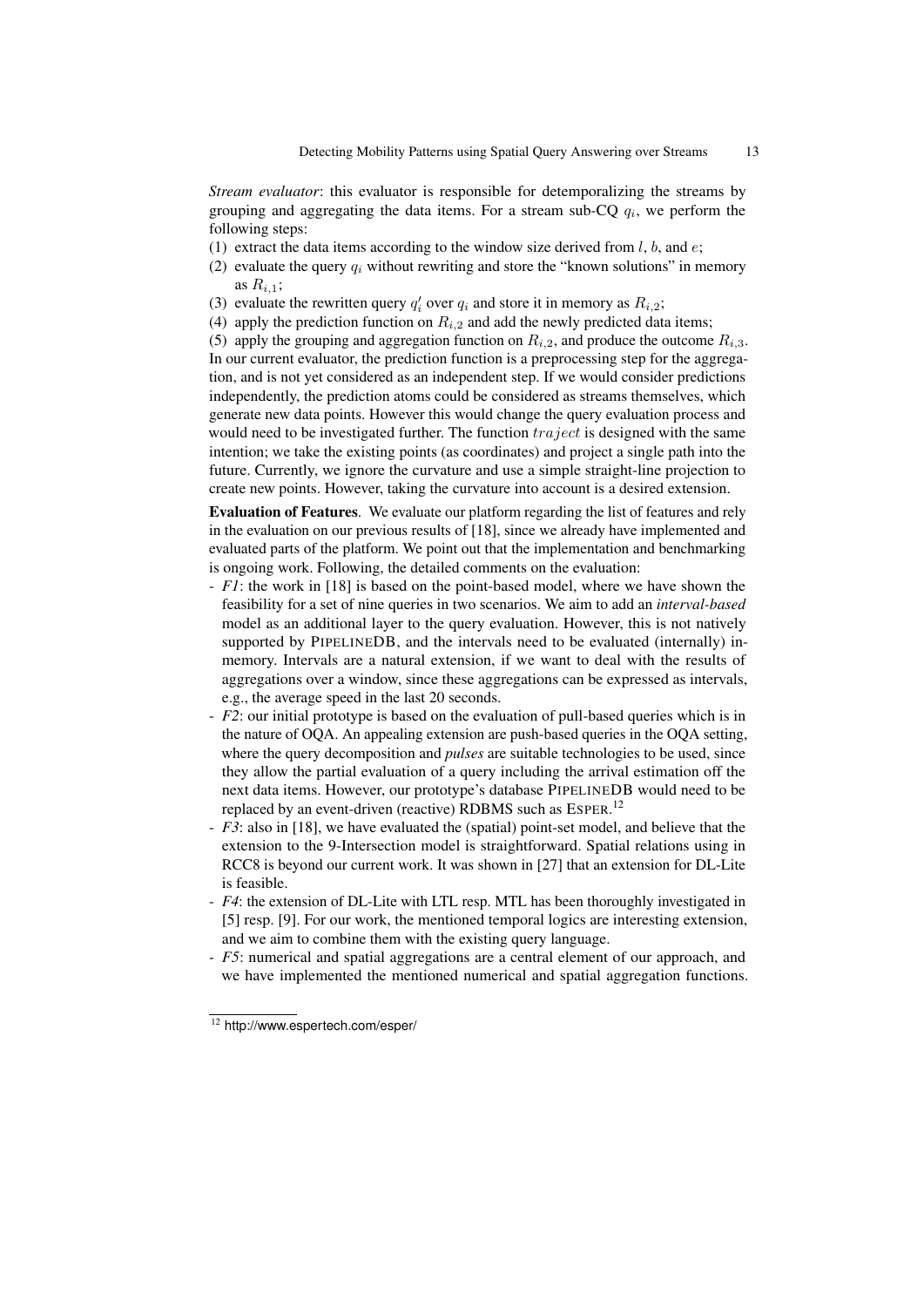New to this work are the functions for descriptive statistics, which extend the existing functions of [18].

- *F6* and *F8*: a new extension is the calculation of trajectories including the prediction of future paths. We still have to implement and evaluate the trajectory calculation thoroughly and add more advanced spatial functions as smoothing and simplification of objects. The initial implementation of trajectory computations with predictions is based on a simple linear path calculation.
- *F7*: we calculate the linear regression of (time-annotated) data items, which is a standard statistical method that does not need any parameterization or training. If other methods, e.g., k-nearest-neighbour regression, would be added, our query language and evaluator would need to be extended, since the parameterization and training steps is needed, taking the changing nature of streamed data into account. Further, we believe that tying the predictions directly to the aggregation function is not very intuitive, and a more flexible method (using the hypergraph decomposition) of finding the related prediction and aggregation functions is desired.
- *F9*: important for detecting maneuvers, we have implemented a map matching algorithm that links the points of a trajectory to the underlying (road) graph. However, this functions could be extended by to similarity detect between two trajectories.
- *F10*: the calculation of graph connectivity that requires transitivity, NAF, and repairing change the semantics and increase computational complexity of our language, and are longer-ranged goals.

### 6 Related Work and Conclusions

Data stream management systems (DSMSs) such as STREAM [4], were built supporting streaming applications by extending RDBMS [19]. More recently, RDF stream processing engines, such as C-SPARQL [6], SPARQLstream [10], and CQELS [23], were proposed for processing RDF streams integrated with other linked data sources. Besides C-SPARQL, most of them follow the DSMSs paradigm and do not support stream reasoning. EP-SPARQL [3] and LARS [7] propose languages that extend SPARQL respectively CQs with stream reasoning, but translate KBs into more expressive (less efficient) logic programs. Regarding spatio-temporal RDF stream processing, a few SPARQL extensions were proposed, such as SPARQL-ST [28] and st-SPARQL [21]. Closest to our work are (i) [30], which supports spatial operators as well as aggregate functions over temporal features (ii) [10], which allows evaluating OQA queries over stream RDBMS, and (iii) [9], which extends SPARQL with aggregate functions (using advanced statistics) evaluated over streamed and ordered ABoxes. This work differs regarding (a) the evaluation approach using EAQ with aggregates on the query and not ontology level, (b) hypergraph-based query decomposition, and (c) the main focus of querying streams of spatial data in an OQA setting. In [5], temporal QA over DL-Lite using temporal operators of MTL and LTL are evaluated over a (two-sorted) model separating the object and temporal domain. Similar, temporal QA is investigated in [8] and [20], which lack implementations yet. Finally, we build on the results for EAQs in [12], but we introduce spatial streams and more complex queries. The authors of [13] define three entailment levels for stream reasoning: stream-, window-, and graph-level entailment. Our approach is a mix of graph- and window-level entailment, where we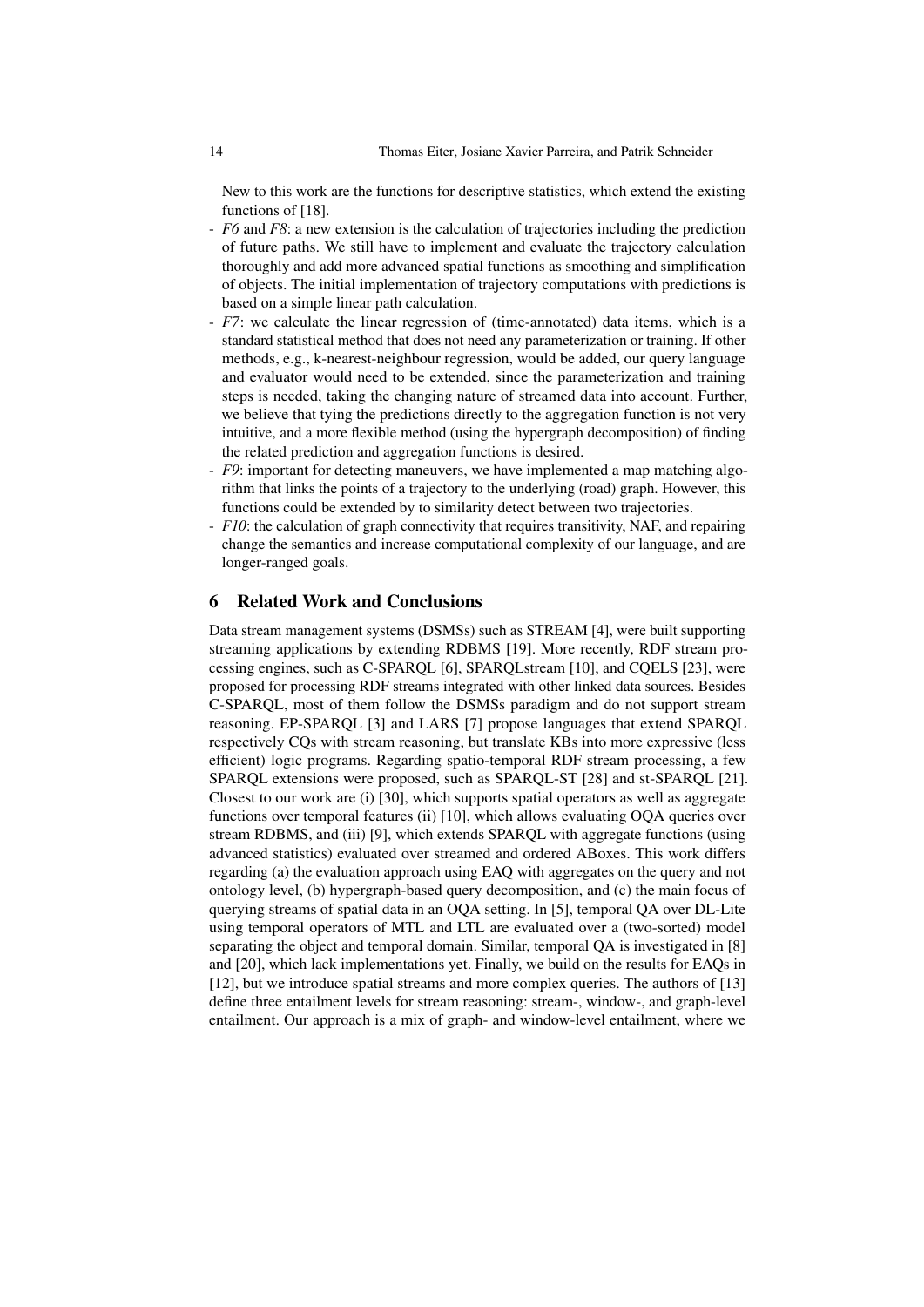complete the static and the stream items w.r.t. the domain ontology before being aggregated and evaluated. If we would extend it to a push-based paradigm, we also would have to take incremental reasoning into account.

This work is sparked by the need of detecting mobility patterns based on the LDM for V2X communications, where the LDM serves as an integration effort for streaming data (e.g., vehicle movements) in a spatial context (e.g., intersections) over a complex domain (e.g., a mobility ontology). In previous work, we have introduced simple aggregate queries over mobility streams, which often do not suffice to capture more complex movement patterns. Hence, we present an extension of the previous aggregation functions with statistical and predictive functionality, which allows us to query more complex mobility patterns such as road networks statistics, vehicles maneuvers, and temporal connected events such as (potential) accidents. The extension is based on the newly developed scenarios traffic statistics, vehicle maneuvers, and event detection. We have defined a set of domain-specific features such as trajectory computation and spatial matching, which are matched with the use cases and scenarios to define the requirements.

Given by the new features, we extend our previous LDM ontology, the current spatial-stream query language, and adjust our methods to take the features into account. Further, we redesigned our system architecture and give insights in the new components used for prediction and trajectory calculation.

Future work. Currently, we are implementing the platform thoroughly and will provide benchmarks based on a set of queries related to the three scenarios. As discussed in the previous section, our ongoing and future research is directed to extend our language, methods, and the platform to fulfill the defined requirements, which will allow to use the platform in the mentioned scenarios.

#### References

- 1. Allen, J.F.: Maintaining knowledge about temporal intervals. Commun. ACM 26(11), 832–843 (1983)
- 2. Andreone, L., Brignolo, R., Damiani, S., Sommariva, F., Vivo, G., Marco, S.: Safespot final report. Tech. Rep. D8.1.1 (2010), available online.
- 3. Anicic, D., Fodor, P., Rudolph, S., Stojanovic, N.: EP-SPARQL: a unified language for event processing and stream reasoning. In: Proc. of WWW 2011. pp. 635–644 (2011)
- 4. Arasu, A., Babu, S., Widom, J.: The CQL continuous query language: semantic foundations and query execution. VLDB J. 15(2), 121–142 (2006)
- 5. Artale, A., Kontchakov, R., Kovtunova, A., Ryzhikov, V., Wolter, F., Zakharyaschev, M.: First-order rewritability of temporal ontology-mediated queries. In: Proc. of IJCAI 2015. pp. 2706–2712 (2015)
- 6. Barbieri, D.F., Braga, D., Ceri, S., Valle, E.D., Grossniklaus, M.: C-sparql: a continuous query language for rdf data streams. Int. J. Semantic Computing 4(1), 3–25 (2010)
- 7. Beck, H., Dao-Tran, M., Eiter, T., Fink, M.: LARS: A logic-based framework for analyzing reasoning over streams. In: Proc. of AAAI 2015. pp. 1431–1438 (2015)
- 8. Borgwardt, S., Lippmann, M., Thost, V.: Temporalizing rewritable query languages over knowledge bases. J. Web Sem. 33, 50–70 (2015)
- 9. Brandt, S., Kalayci, E.G., Kontchakov, R., Ryzhikov, V., Xiao, G., Zakharyaschev, M.: Ontology-based data access with a horn fragment of metric temporal logic. In: Proc. of AAAI 2017. pp. 1070–1076 (2017)